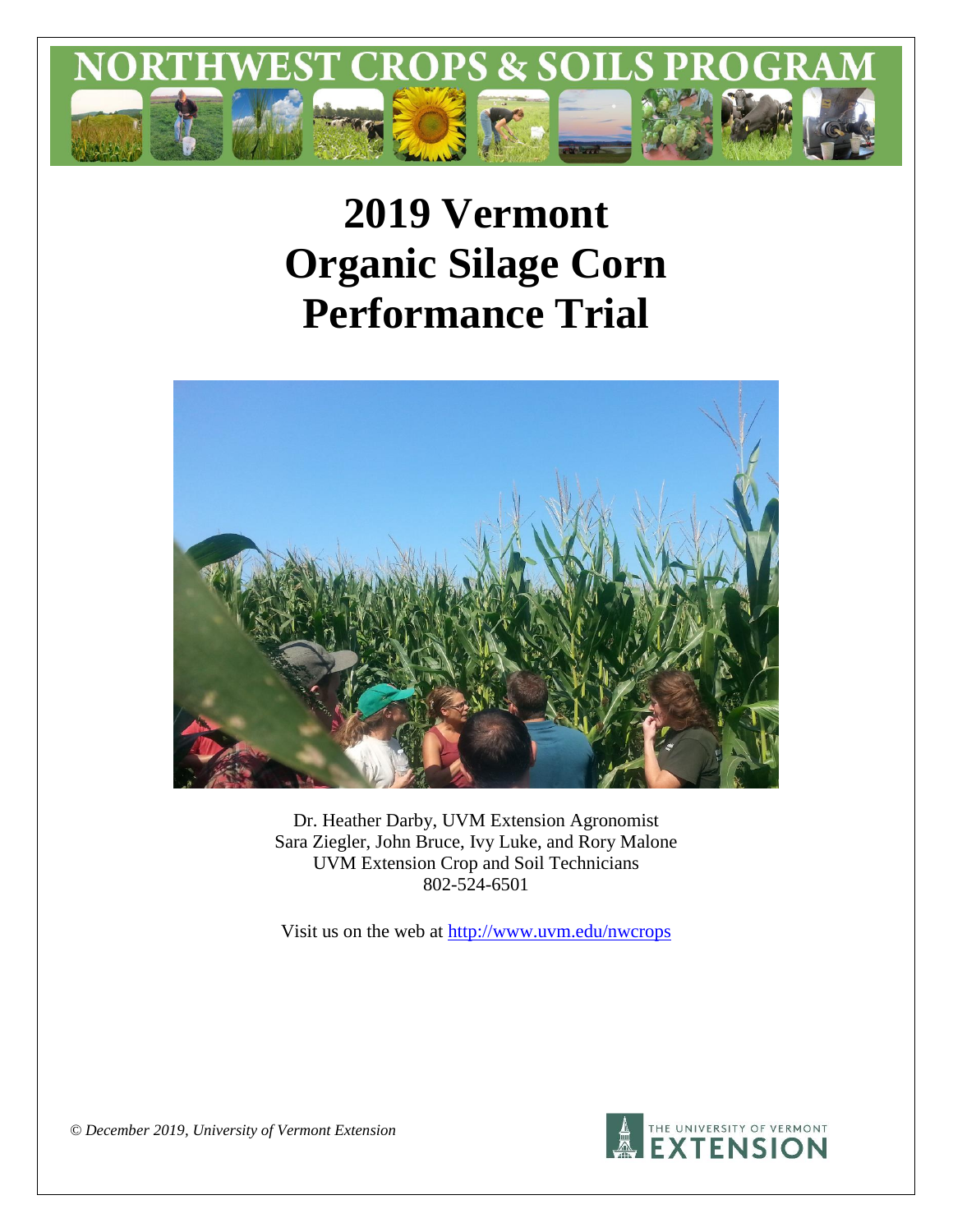#### **2019 VERMONT ORGANIC SILAGE CORN PERFORMANCE TRIAL Dr. Heather Darby, University of Vermont Extension heather.darby[at]uvm.edu**

The University of Vermont Extension Northwest Crops and Soils Program conducted an organic silage corn variety trial in 2019 to provide unbiased performance comparisons of commercially available varieties. With the expansion of the organic dairy industry in our region there is increased interest in organic corn silage production. To determine varieties that are best suited to this production system and our region's climate, we evaluated 11 commercially available organic corn silage varieties. It is important to remember that the data presented are from a replicated research trial from only one location in Vermont and represent only one season. Crop performance data from additional tests in different locations and over several years should be compared before making varietal selections.

# **MATERIALS AND METHODS**

In 2019, organic corn silage varieties were evaluated at Borderview Research Farm in Alburgh, Vermont. The plot design was a randomized complete block with four replications. Treatments were 11 corn silage varieties submitted for evaluation by two companies (Table 1). These varieties were evaluated for silage yield and quality. Relative maturity and varietal characteristics are provided in Table 2.

|  |  |  | Table 1. Participating companies and contact information. |
|--|--|--|-----------------------------------------------------------|
|--|--|--|-----------------------------------------------------------|

| <b>Albert Lea Seed</b>        | <b>Blue River Hybrids</b> |
|-------------------------------|---------------------------|
| 1414 West Main St, PO Box 127 | $2326$ $230th$ Street     |
| Albert Lea, MN 56007          | Ames, IA 50014            |
| $(800)$ 352-5247              | $(800)$ 370-7979          |

#### **Table 2. Organic corn varieties evaluated in Alburgh, VT, 2019.**

| <b>Company</b>            | <b>Variety</b>     | <b>Traits</b>     | <b>Relative</b><br><b>Maturity (RM)</b> |
|---------------------------|--------------------|-------------------|-----------------------------------------|
| <b>Blue River Hybrids</b> | 05ES7              | None              | 73                                      |
| <b>Blue River Hybrids</b> | 08B55              | None              | 78                                      |
| <b>Blue River Hybrids</b> | 14A91              | None              | 82                                      |
| <b>Blue River Hybrids</b> | 27B16              | None              | 88                                      |
| <b>Blue River Hybrids</b> | 33A16              | None              | 92                                      |
| <b>Blue River Hybrids</b> | 33ND10             | <b>NutriDense</b> | 92                                      |
| Albert Lea/Viking         | 42-92GS            | None              | 92                                      |
| Albert Lea/Viking         | $O.51 - 04PGS$     | None              | 104                                     |
| Albert Lea/Viking         | O.69-01UP          | None              | 101                                     |
| Albert Lea/Viking         | <b>O.71-90UPGS</b> | None              | 90                                      |
| Albert Lea/Viking         | $O.82 - 95P$       | None              | 95                                      |

The soil type at the Alburgh location is a Benson rocky silt loam (Table 3). The seedbed was prepared with spring disking followed by a spike tooth harrow. The previous crop was corn silage.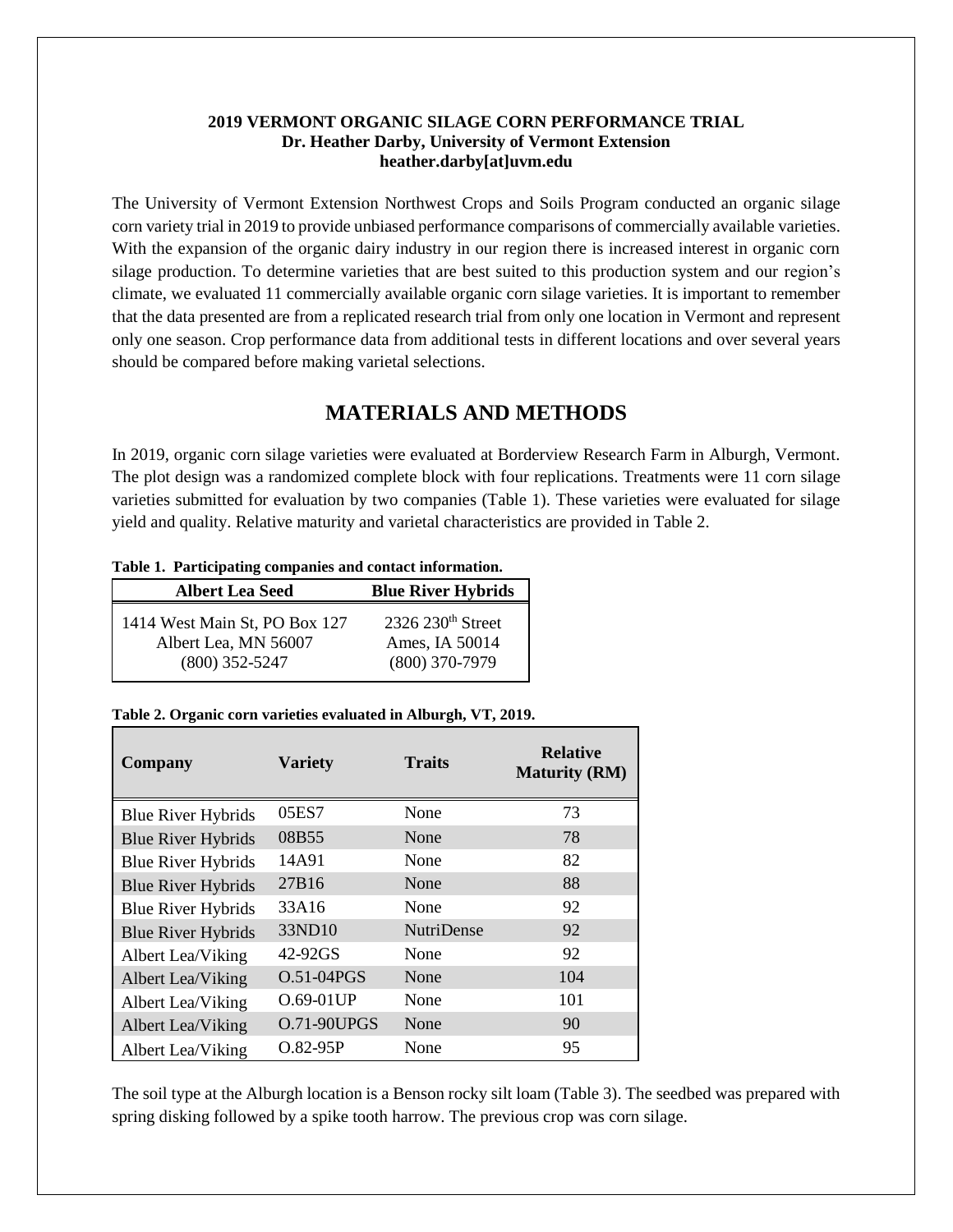Prior to planting, plots were fertilized with ProGro  $(5-4-3)$  and ProBooster (10-0-0) at a rate 1000 lbs ac<sup>-1</sup> each. Both products are approved for use in organic production and produced by North Country Organics located in Bradford, VT. Plots were planted on 23-May with a 4-row cone planter with John Deere row units fitted with Almaco seed distribution units (Nevada, IA) at a rate of 40,000 seeds ac<sup>-1</sup>. Plots were 20' long and consisted of four rows of corn 30" apart.

Weeds were controlled by early season tine weeding on 7-Jun, hand hoeing on 12-Jun, 17-Jun, and mechanical row cultivation on 25-Jun. On 10-Jul plots were top-dressed with 300 lbs of sodium nitrate (13- 0-0). On 20-Sep the corn was harvested with a John Deere 2-row chopper and a wagon fitted with scales. An approximate 1 lb subsample was taken from each plot and dried to calculate dry matter content. The dried subsamples were then ground on a Wiley sample mill to a 2mm particle size and to 1mm particle size on a cyclone sample mill from the UDY Corporation. The samples were then analyzed for quality at the University of Vermont Cereal Testing Lab (Burlington, VT) with a FOSS NIRS (near infrared reflectance spectroscopy) DS2500 Feed and Forage analyzer.

| Location                               | <b>Borderview Research Farm</b><br>Alburgh, VT |  |  |  |  |
|----------------------------------------|------------------------------------------------|--|--|--|--|
| Soil type                              | Benson rocky silt loam                         |  |  |  |  |
| Previous crop                          | Corn silage                                    |  |  |  |  |
| Row width (in)                         | 30                                             |  |  |  |  |
| Plot size (ft)                         | $10 \times 20$                                 |  |  |  |  |
| Seeding rate (viable seeds $ac^{-1}$ ) | 40,000                                         |  |  |  |  |
| Planting date                          | $23-May$                                       |  |  |  |  |
| Tillage operations                     | Spring disk, spike tooth harrow                |  |  |  |  |
| Harvest date                           | $20$ -Sep                                      |  |  |  |  |

**Table 3. Organic silage corn variety trial information, Alburgh, VT, 2019.**

Mixtures of true proteins, composed of amino acids, and non-protein nitrogen make up the crude protein (CP) content of forages. The CP content is determined by measuring the amount of nitrogen and multiplying by 6.25. The bulky characteristics of forage come from fiber. Forage feeding values are negatively associated with fiber since the less digestible portions of plants are contained in the fiber fraction. The detergent fiber analysis system separates forages into two parts: cell contents, which include sugars, starches, proteins, non-protein nitrogen, fats and other highly digestible compounds; and the less digestible components found in the fiber fraction. The total fiber content of forage is contained in the neutral detergent fiber (NDF). Chemically, this fraction includes cellulose, hemicellulose, and lignin. Because of these chemical components and their association with the bulkiness of feeds, NDF is closely related to feed intake and rumen fill in cows. Recently, forage testing laboratories have begun to evaluate forages for NDF digestibility (NDFD). This analysis can be conducted over a wide range of incubation periods from 30 to 240 hours. 30-hr NDFD is typically used when evaluating forage for ruminants as it is most similar to the actual passage time through the rumen. Research has demonstrated that lactating dairy cows will eat more dry matter and produce more milk when fed forages with optimum NDFD. Forages with increased NDFD will result in higher energy values and, perhaps more importantly, increased forage intakes. Forage NDFD can range from  $20 - 80\%$  NDF.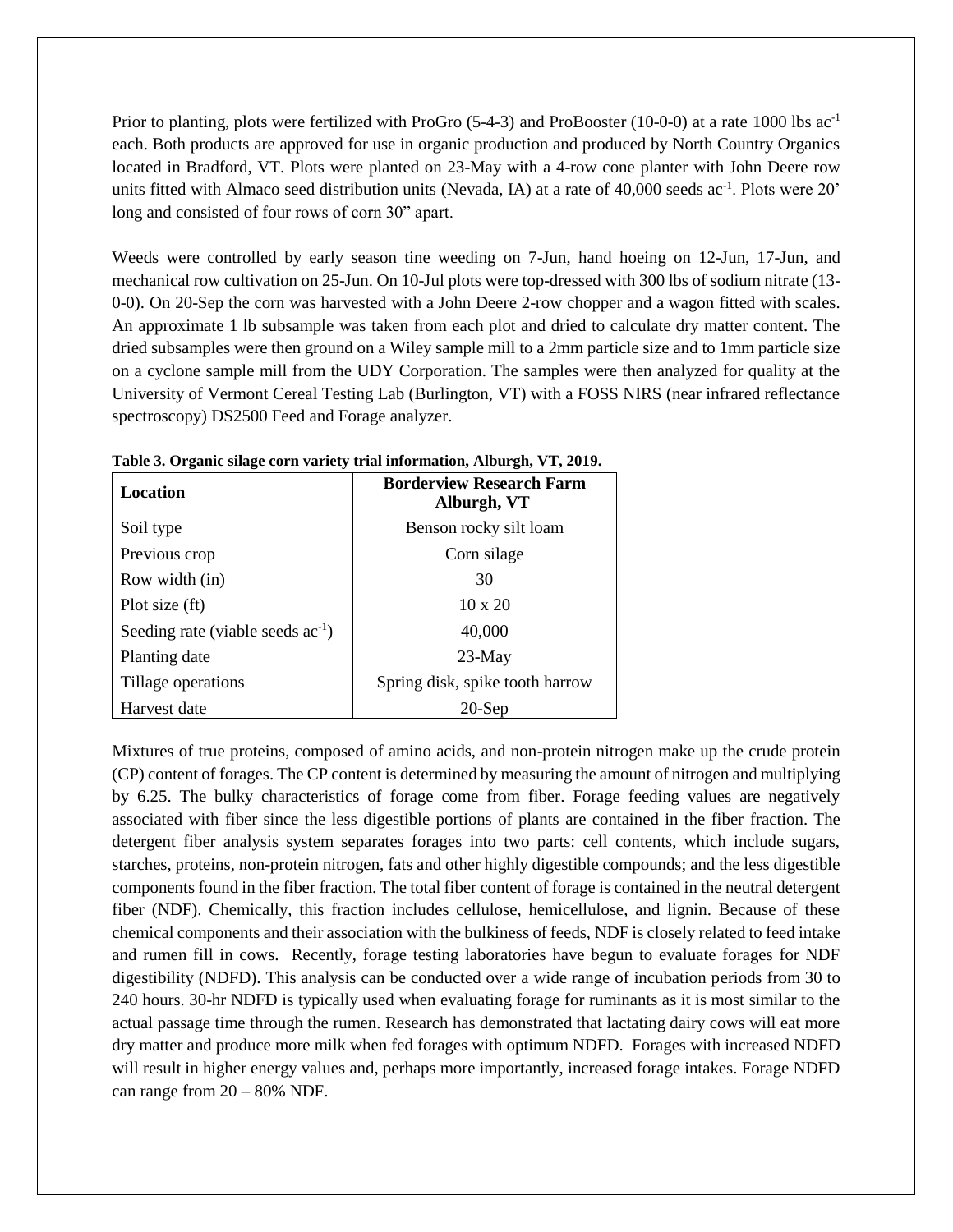Yield data and stand characteristics were analyzed using mixed model analysis using the mixed procedure of SAS (SAS Institute, 1999). Replications within trials were treated as random effects, and hybrids were treated as fixed. Hybrid mean comparisons were made using the Least Significant Difference (LSD) procedure when the F-test was considered significant  $(p<0.10)$ . Variations in yield and quality can occur due to variations in genetics, soil, weather, and other growing conditions. Statistical analysis makes it possible to determine whether a difference among hybrids is real or whether it might have occurred due to other variations in the field. At the bottom of each table a LSD value is presented for each variable (i.e. yield). Least Significant Differences (LSDs) at the 0.10 level of significance are shown. Where the difference between two hybrids within a column is equal to or greater than the LSD value at the bottom of the column, you can be sure that for 9 out of 10 times, there is a real difference between the two hybrids. Hybrids that were not significantly lower in performance than the highest hybrid in a particular column are indicated with an asterisk. In this example, hybrid C is significantly different from hybrid A but not from

hybrid B. The difference between C and B is equal to 1.5, which is less than the LSD value of 2.0. This means that these hybrids did not differ in yield. The difference between C and A is equal to 3.0, which is greater than the LSD value of 2.0. This means that the yield of these hybrids were significantly different from one another. The asterisk indicates that hybrid B was not significantly lower than the top yielding hybrid C, indicated in bold.

| <b>Hybrid</b> | Yield  |
|---------------|--------|
| A             | 6.0    |
| B             | $7.5*$ |
| G.            | $9.0*$ |
| LSD           | 20     |

### **RESULTS**

Weather data was recorded with a Davis Instrument Vantage Pro2 weather station, equipped with a WeatherLink data logger at Borderview Research Farm in Alburgh, VT (Table 4). Overall, the season began cooler and wetter than normal but became hot and dry in the middle of the summer. July brought above normal temperatures and little rainfall. The longest period without rainfall in July lasted 12 days. This dry period, which occurred around the time corn plants were developing tassels and silks for pollination, may have negatively impacted corn plant growth and productivity. This was evident in smaller than normal ears and poor tip fill experienced in corn fields around the region. However, these warm conditions did provide optimal Growing Degree Days (GDDs) through the season with a total of 2254 GDDs accumulated May-Sep, 42 above normal.

| Alburgh, VT                       | May     | June    | July    | August  | September |
|-----------------------------------|---------|---------|---------|---------|-----------|
| Average temperature $(^{\circ}F)$ | 53.3    | 64.3    | 73.5    | 68.3    | 60.0      |
| Departure from normal             | $-3.11$ | $-1.46$ | 2.87    | $-0.51$ | $-0.62$   |
|                                   |         |         |         |         |           |
| Precipitation (inches)            | 4.90    | 3.06    | 2.34    | 3.50    | 3.87      |
| Departure from normal             | 1.45    | $-0.63$ | $-1.81$ | $-0.41$ | 0.23      |
|                                   |         |         |         |         |           |
| Growing Degree Days (50-86°F)     | 189     | 446     | 716     | 568     | 335       |
| Departure from normal             | -9      | $-29$   | 76      | $-13$   | 17        |

|  | Table 4. Weather data for Alburgh, VT, 2019. |  |  |  |  |  |
|--|----------------------------------------------|--|--|--|--|--|
|--|----------------------------------------------|--|--|--|--|--|

Based on weather data from a Davis Instruments Vantage Pro2 with WeatherLink data logger. Historical averages are for 30 years of NOAA data (1981-2010) from Burlington, VT.

Varieties varied significantly in yield and dry matter (DM) content at harvest (Table 5). The average dry matter content at harvest was 35.8%, which indicates that all the varieties reached maturity by mid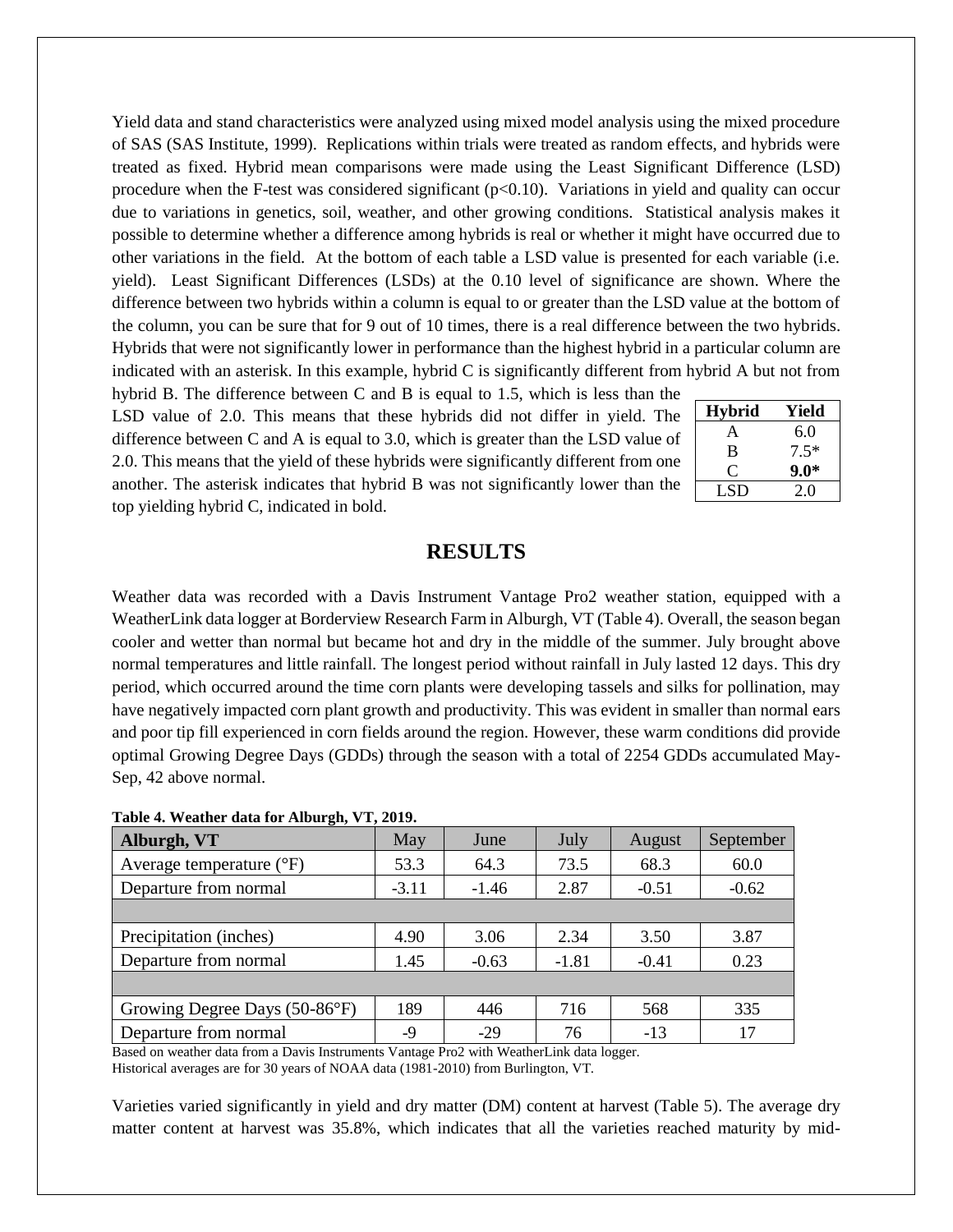September. Dry matter content ranged from 31.1% to 43.9%. Ideally, silage should be harvested around 35% dry matter. At the time of harvest, most varieties had a dry matter around 35%, which is ideal for the ensiling process. Harvesting silage too dry can pose issues for fermentation, cause inadequate packing leading to mold growth, or complicate balancing rations and maintaining palatability. In years with droughty conditions, the moisture content of the whole corn plant can be misleading and may reach optimal levels earlier than expected. Therefore, monitoring maturity and moisture content early and constantly is crucial.

| <b>Variety</b>     | <b>RM</b> | <b>Plant</b>                          | <b>Harvest DM</b> | <b>Yield, 35% DM</b> |  |
|--------------------|-----------|---------------------------------------|-------------------|----------------------|--|
|                    |           | <b>Population</b><br>plants $ac^{-1}$ | $\%$              | tons $ac^{-1}$       |  |
|                    |           |                                       |                   |                      |  |
| 05ES7              | 73        | 32779                                 | 43.9              | 15.5                 |  |
| 08B55              | 78        | 27062                                 | 32.8              | 18.3                 |  |
| 14A91              | 82        | 30928*                                | 34.5              | $20.9*$              |  |
| 27B16              | 88        | 28314                                 | 33.2              | 24.8                 |  |
| 33A16              | 92        | 31418*                                | 37.2              | $21.6*$              |  |
| 33ND10             | 92        | 27388                                 | 33.4              | 18.9                 |  |
| 42-92GS            | 92        | 24285                                 | 38.3              | 18.7                 |  |
| O.51-04PGS         | 104       | 31309*                                | 37.0              | $23.0*$              |  |
| O.69-01UP          | 101       | 24121                                 | 35.0              | $20.7*$              |  |
| <b>O.71-90UPGS</b> | 90        | 23196                                 | 31.1              | 17.3                 |  |
| O.82-95P           | 95        | 27606                                 | 37.6              | 18.8                 |  |
| LSD ( $p = 0.10$ ) | N/A       | 3182                                  | 3.3               | 4.2                  |  |
| Trial mean         | 90        | 28037                                 | 35.8              | 19.9                 |  |

**Table 5. Harvest characteristics of 11 organic corn silage varieties, 2019.**

\*Varieties with an asterisk are not significantly different than the top performer in **bold.**

N/A - statistical analysis was not performed for the measure.

Corn yields were still relatively high for organic corn in this region averaging 19.9 tons ac<sup>-1</sup>. The highest yielding variety was 27B16 which produced 24.8 tons ac<sup>-1</sup> but was not statistically different from four other high yielding varieties.

Corn silage varieties varied significantly in terms of crude protein, ash, starch, 30-hr NDFD, milk yield lbs ton<sup>-1</sup> and milk yield lbs ac<sup>-1</sup> (Table 6). Protein content averaged 7.82% with the highest content of 9.00% produced by variety 08B55, which was statistically higher than all the other varieties. Overall ADF and NDF values were indicative of adequate quality corn silage, averaging 24.7 and 42.3% respectively and did not vary statistically among varieties. Ash and starch contents averaged 4.84 and 31.0% respectively with the top performer being 42-92GS. Although there was a significant difference in terms of ash and starch, the top performer was statistically similar to all but two of remaining varieties. Varieties also differed significantly in terms of NDF digestibility (30-hr NDFD). The highest digestibility was 64.1% for variety 14A61. This was statistically similar to three other varieties. The predicted milk yield per ton was highest for 14A91 with 3674 lbs ton<sup>-1</sup> and this was statistically similar to five other varieties. Variety O.82-95P had the highest milk yield per acre with 29944 lbs ac<sup>-1</sup>, and five varieties were statistically similar to this variety.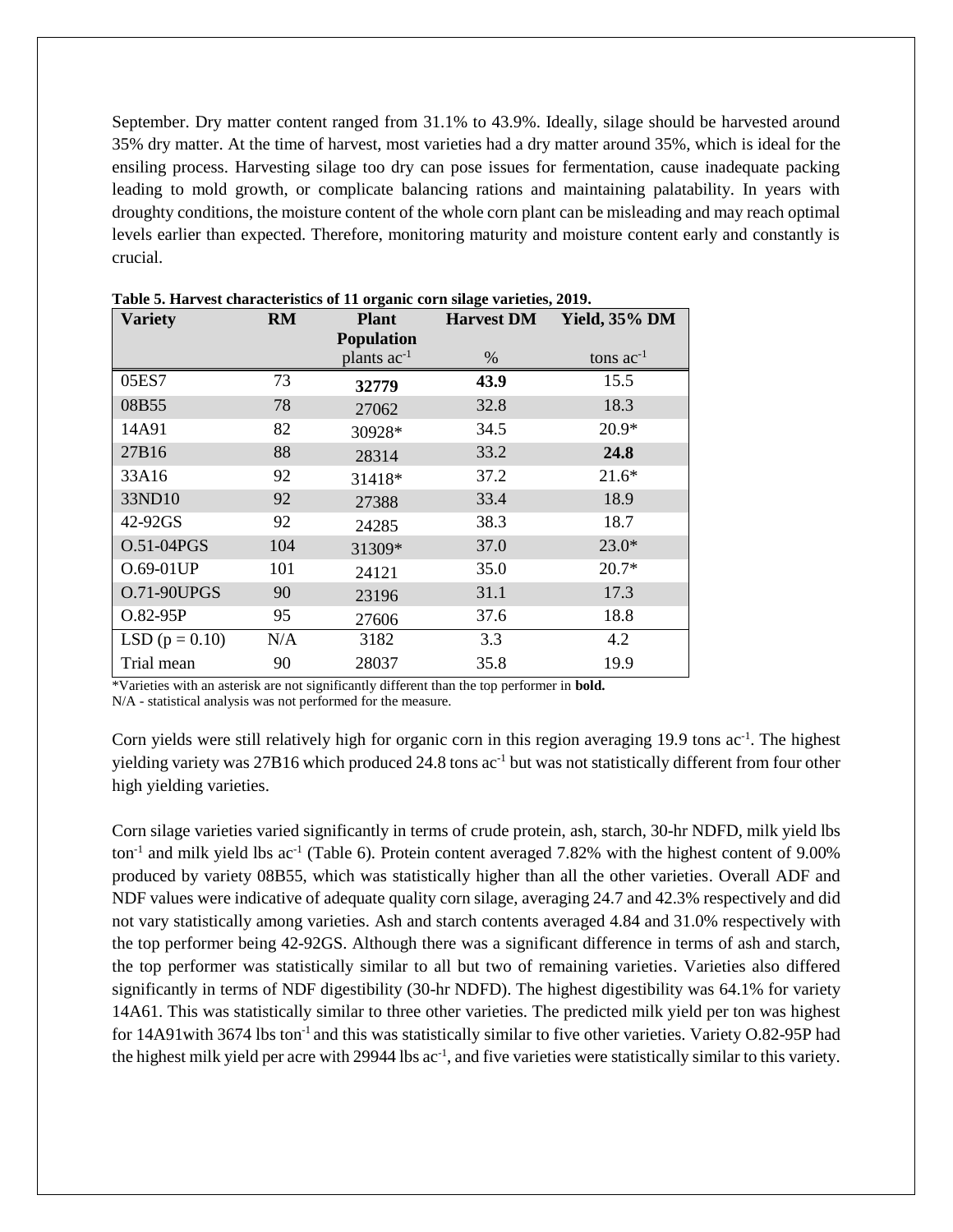| <b>Variety</b>     | $\bf CP$ | <b>ADF</b> | <b>NDF</b> | Ash     | <b>Starch</b> | $30-hr$<br><b>NDFD</b> | <b>Milk</b>             |                               |
|--------------------|----------|------------|------------|---------|---------------|------------------------|-------------------------|-------------------------------|
|                    |          |            | % of DM    |         |               | % of NDF               | $lbs$ ton <sup>-1</sup> | $\text{lbs}$ ac <sup>-1</sup> |
| 05ES7              | 7.88     | 28.1       | 45.9       | 5.65    | 24.0          | 58.9                   | 2949                    | 18534                         |
| 08B55              | 9.00     | 23.7       | 40.6       | $4.91*$ | $30.0*$       | 58.9                   | 3578*                   | 22048                         |
| 14A91              | 8.20     | 21.5       | 38.8       | $4.94*$ | $33.7*$       | 64.1                   | 3674                    | 25390*                        |
| 27B16              | 7.93     | 22.5       | 38.8       | $4.85*$ | $31.7*$       | $62.7*$                | 3666*                   | 27653*                        |
| 33A16              | 7.35     | 26.2       | 44.7       | $4.66*$ | $31.1*$       | 60.5                   | 3354                    | 21631                         |
| 33ND10             | 8.10     | 26.4       | 45.3       | 5.01    | 28.1          | $63.7*$                | 3587*                   | 24802*                        |
| 42-92GS            | 7.45     | 23.9       | 40.9       | 4.38    | 34.6          | 59.6                   | 3397                    | 25033*                        |
| O.51-04PGS         | 7.25     | 24.5       | 42.0       | $4.42*$ | $33.8*$       | 61.1                   | 3467                    | 25241*                        |
| O.69-01UP          | 7.58     | 26.1       | 44.7       | $4.92*$ | $30.1*$       | $62.0*$                | 3508*                   | 22863                         |
| <b>O.71-90UPGS</b> | 7.80     | 24.5       | 42.2       | $4.83*$ | $30.3*$       | 60.5                   | 3597*                   | 22931                         |
| $O.82-95P$         | 7.53     | 24.1       | 41.3       | $4.65*$ | $33.6*$       | 61.7                   | 3460                    | 29944                         |
| LSD $(p = 0.10)$   | 0.51     | <b>NS</b>  | <b>NS</b>  | 0.60    | 5.3           | 2.3                    | 178                     | 5686                          |
| Trial mean         | 7.82     | 24.7       | 42.3       | 4.84    | 31.0          | 61.2                   | 3476                    | 24188                         |

**Table 6. Quality characteristics of 11 organic corn silage varieties, 2019.**

\*Varieties with an asterisk are not significantly different than the top performer in **bold**.

NS - not statistically significant.

## **DISCUSSION**

Figure 1 below displays the projected milk production, in lbs ton<sup>-1</sup> and lbs ac<sup>-1</sup> of the trialed corn silage varieties. The dotted lines indicate the trial averages for these parameters. This figure provides a visualization of yield and quality but does not, however, state that these differences are statistically significant (Tables 5 and 6). There were five varieties that produced both above average yield and quality: O.82-95P, 27B16, O.51-04PGS, 14A91, and 33ND10. Interestingly, these five varieties had a range of relative maturities ranging from 82-104 days. Even with a cool, wet start to the season, as conditions through the season and into the fall remained hot and dry, long season varieties were able to reach maturity. However, in some years when weather is less favorable this may become risky. Therefore, it is interesting to note that both short and long season varieties, can produce high yields and quality corn silage under organic management in this region. These data highlight the importance of varietal selection but also only represent one year of data. More data and other factors should be considered when making management decisions.

## **ACKNOWLEDGEMENTS**

UVM Extension Northwest Crops and Soils Program would like to thank Roger Rainville and the staff at Borderview Research Farm for their generous help with this research trial as well as Catherine Davidson, Hillary Emick, Haley Jean, Shannon Meyler, and Lindsey Ruhl for their assistance with data collection and entry. We would also like to thank the seed companies for their seed and cooperation in these study. The information is presented with the understanding that no product discrimination is intended and no endorsement of any product mentioned or criticism of unnamed products is implied.

*UVM Extension helps individuals and communities put research-based knowledge to work*



Issued in furtherance of Cooperative Extension work, Acts of May 8 and June 30, 1914, in cooperation with the United States Department of Agriculture. University of Vermont Extension, Burlington, Vermont. University of Vermont Extension, and U.S. Department of Agriculture, cooperating, offer education and employment to everyone without regard to race, color, national origin, gender, religion, age, disability, political beliefs, sexual orientation, and marital or familial status.